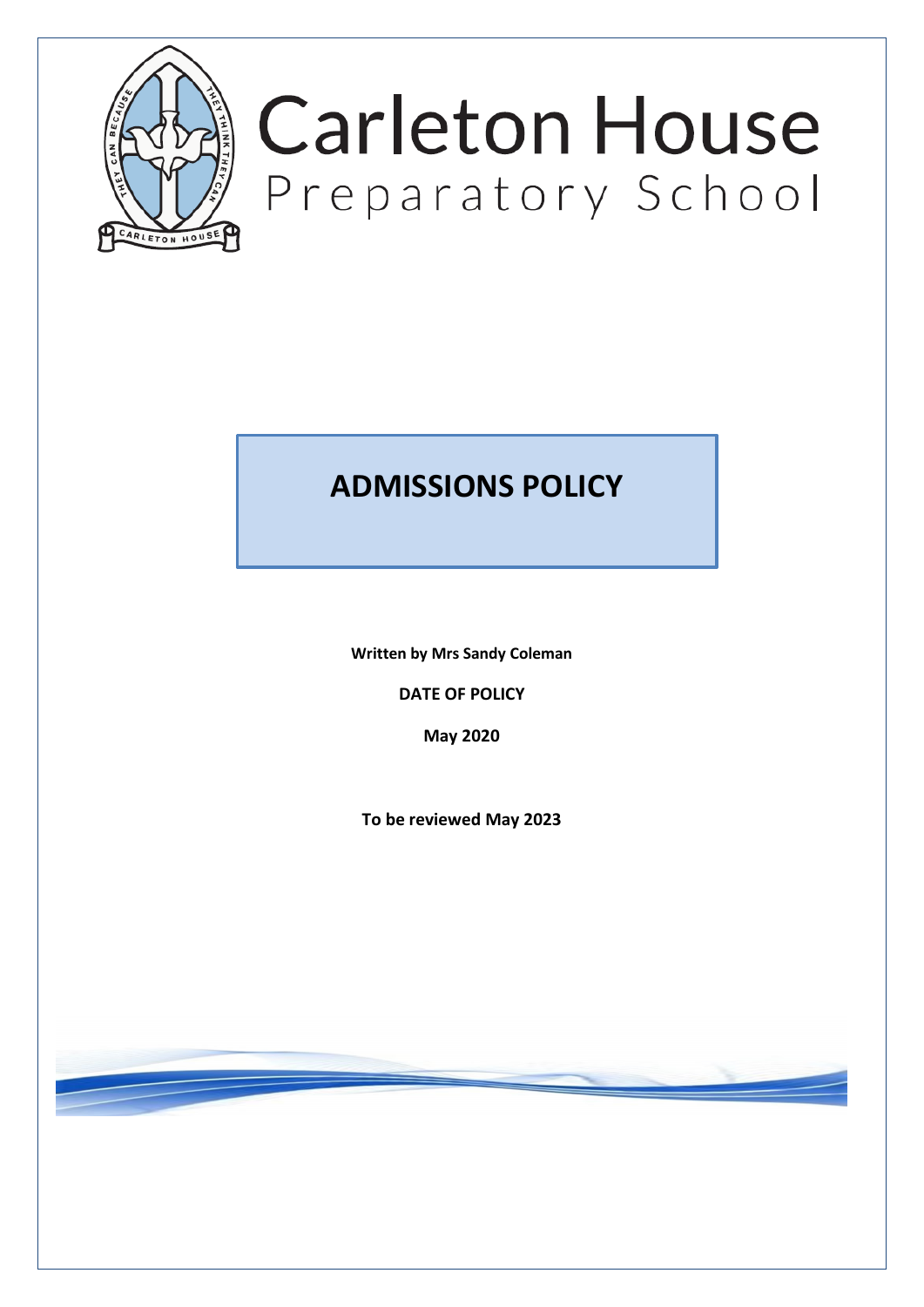# **CARLETON HOUSE PREPARATORY SCHOOL ADMISSIONS POLICY**

# MISSION STATEMENT

#### "*We live, love and learn with Jesus*"

Carleton House School is an independent Catholic day Preparatory school for boys and girls aged 3-11. The School does not select pupils on the basis of ability, race, disability, national or ethnic origin through its admissions procedures. As an independent school, the law on admissions as set out under the School Standards and Framework Act 1998 and associated regulations do not apply to the school's admissions procedures or at all. This includes the statutory codes issued by the Secretary of State for Education.

Our aim is to provide each and every child with an excellent academic education in a caring and supportive environment where each child is nurtured and respected. As a Catholic school we aim to work with parents to teach the moral values of the gospels alongside and in harmony with the Fundamental British Values. We strive to develop a respect for each other growing from honesty, truth and Christian love - 'We live, love and learn with Jesus'.

The school welcomes applications from pupils of all social and cultural backgrounds regardless of ethnicity, culture or religion, home language, family background, disability, or other protected characteristics, as stated in the Equality Act 2010, who would benefit from an academic education and would contribute fully to the wider life of school.

In line with the Equality Act 2010, the school seeks to ensure that pupils with special educational needs and/or disabilities (SEND) are not treated less favourably or put at a substantial disadvantage in matters of admission. The school will always make reasonsable adjustments to support a child with physical difficulties and where possible will make adjustments for accessibility. In doing so, the school will have regard to the Equality and Human Rights Commission's technical guidance for schools.

It is a condition of entry that parents provide the school with any details of any SEND, with copies of all written reports and other relevant information before their child attends an introductory session. Should such a diagnosis be made after a place has been offered and accepted, parents are still under an obligation to provide the school with any relevant diagnosis of medical or educational need. This information is necessary to be able to determine any reasonable adjustments that may be required in the delivery of education, accessibility and integration into the school community. It will also allow the school to discuss with parents the suitablility of the placement for the pupil and their needs.

The school will consider admitting children identified as having special educational needs provided that the school feels that it can adequately meet the child's needs with reasonable adjustments to its curriculum, teaching, support staff and/or premises.

Our class sizes are limited to 23 pupils in Reception through to Year 6. Our nursery class is limited to 24 pupils.

**NON UK nationals** must provide evidence of applicable entry visas and right to reside in the UK according to UK Border Authority regulations which apply to all UK schools.

#### **Admission Eligibility**

Children can enter the school from the September following their fourth birthday providing there is a place available and passing through:

Nursery at 3+ Reception at 4+ Year 1 at 5+ Year 2 at 6+ Year 3 at 7+

**Carleton House Preparatory School Admissions Policy May 2020** 

**Page | 2**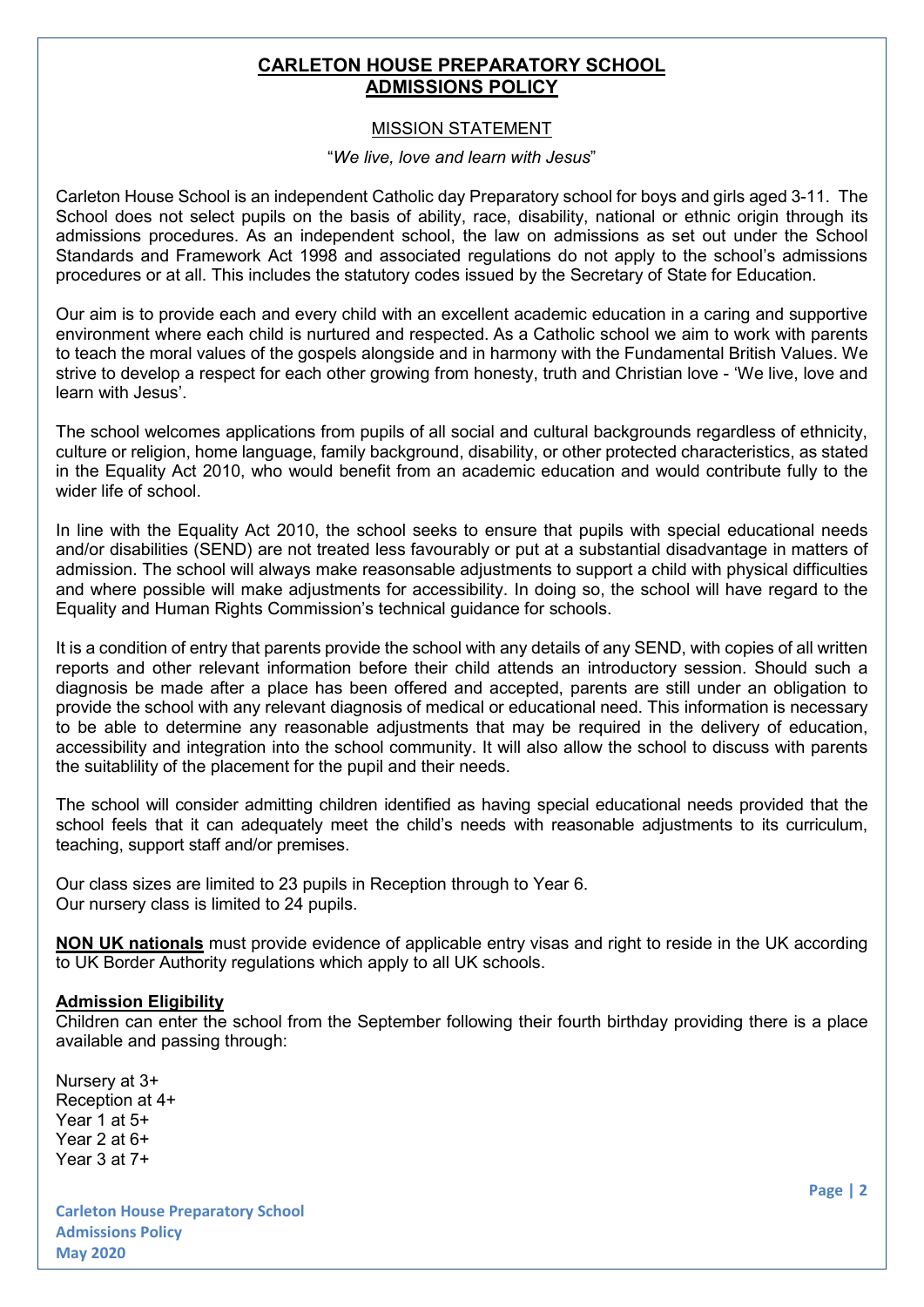# **Applications for admission**

All applications are subject to a non-refundable registration fee. The payment of this fee in no way guarantees a place at the school or secures any priority for admission. We will keep a record of interest and contact applicants in the event that a placement is to be offered.

For the avoidance of doubt, we do not maintain a waiting list or rank applications based on the time they have been received. All placements are offered on availability and suitability of the applicant.

#### **Nursery Admission Criteria**

The school admits pupils into the nursery class in the September following their third birthday.

The criteria for admission to Nursery will be based entirely upon the suitability of the pupil to take maximum advantage from the opportunities provided by the school. It is for the school in its absolute discretion to determine suitability of pupils for admission into the nursery.

The school supports the Catholic faith and welcomes applications from families of all religious denominations and those of no faith. Siblings of pupils attending the school will be given priority consideration subject to a place at the school being suitable to meet the needs of the applicant in any event.

Criterions that will be taken into consideration prior to the offer of a place, include, in no particular order and are not limited to:

- Connections with the school
- Parental involvement with school
- Roman Catholic faith
- Commitment to educating the child at the school for the duration of his/her primary phase of education
- Date of application
- Parent interview
- Stay and Play session visit

The offer of a place is at the absolute discretion of the Head Teacher. This decision will be ratified by the Governing Body. The decision in accepting or refusing a pupil into the school is final.

#### **Reception Admission Criteria**

The school admits pupils into the Reception class in the September following their fourth birthday.

The criteria for admission to Reception will be based entirely upon the suitability of the pupil to take maximum advantage from the opportunities provided by the school. It is for the school in its absolute discretion to determine suitability of pupils for admission into reception.

The school supports the Catholic faith and welcomes applications from families of all religious denominations and those of no faith. Siblings of pupils attending the school will be given priority consideration subject to a place at the school being suitable to meet the needs of the applicant in any event.

Criterions that will be taken into consideration prior to the offer of a place, include, in no particular order and are not limited to:

- Connections with the school
- Attendance at Carleton House Nursery
- Parental involvement with school
- Roman Catholic faith
- Date of application
- Parent interview
- Pupil pre admission visit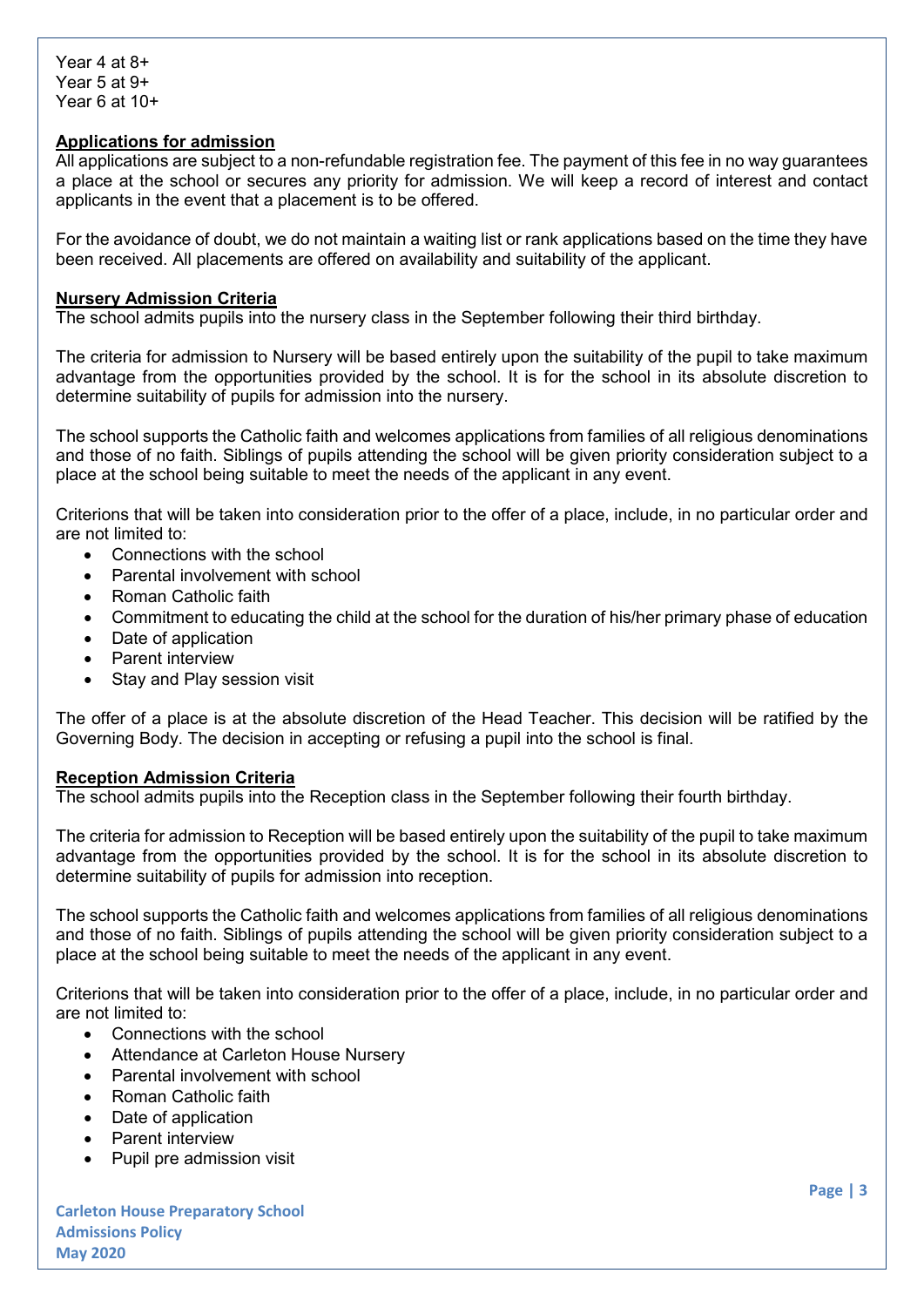The offer of a place is at the discretion of the Head Teacher. This decision will be ratified by the Governing Body. The decision in accepting or refusing a pupil into the School is final.

#### **Application Procedure**

Parents are warmly invited to visit the school by prior appointment. A tour of the school will be given and any questions answered. We encourage prospective parents to visit us on our Open Day – usually held in November each year.

An application for a Nursery and/ or a Reception place requires the submission of an application form and a non-refundable registration fee. A separate application form and fee is required for both Nursery and Reception. All applicants will receive written acknowledgement upon receipt of their application. An application may be rejected if the form has missing information or is not accompanied by a registration fee.

It is of great importance that a parent informs the School on the application form should a prospective pupil be considered disabled under the definition of the Equality Act 2010 and thereby is likely to require special assistance or reasonable adjustments under that Act.

#### **Admission procedure**

Parents are contacted prior to the consideration of the allocation of places and are asked to reconfirm their wish to be considered for a place. The Head Teacher may request an interview with the parents and the child prior to considering the allocation of places.

Nursery places are allocated using the above criteria in the January preceding the September that the child is due to start. A place in nursery does not guarantee a place in Reception however this may be taken into consideration. Children are invited for a stay and play session prior to the consideration of the offer of a place.

The offer of a Nursery place will be made in writing. Parents are asked to confirm their acceptance of the place within the time scale stipulated on the offer letter.

Reception places are allocated using the above criteria in the December preceding the September that the child is due to start. Children not currently attending our nursery will be invited for a pre admission visit prior to the consideration of the offer of a place.

The offer of a Reception place will be made in writing. A copy of the School's Terms and Conditions will accompany the offer letter.

Parents will be requested to confirm their acceptance of the offer of a place and the Terms and Conditions of the school. Parents will be required to pay a deposit of the amount stipulated in the offer letter to secure the place. The deposit is separate to the registration fee. The deposit will be refunded upon request, without interest at the end of the child's education at Carleton House. The deposit will not be refunded however if, after acceptance, the pupil does not attend school.

Parents will be asked to complete a registration form providing details about their child to enable the School to prepare for the child's entry. The school is obliged to check the identity of each pupil and parents are requested to provide a pupil's birth certificate prior to admission.

# **Application for a deferred place**

The request for a deferred application must be discussed and agreed with the Head Teacher prior to places being allocated. Not securing a place in a class is not a valid reason to request a deferred admission. This could unfairly disadvantage pupils who have already submitted an application for that year.

#### **In year applications**

Parents of prospective pupils in any year group are warmly invited to make an appointment with the Head Teacher to view the school and to discuss admission arrangements. Our class sizes are strictly limited to 23 pupils per class. If the parents wish to submit an application for admission, and a place is available, the pupil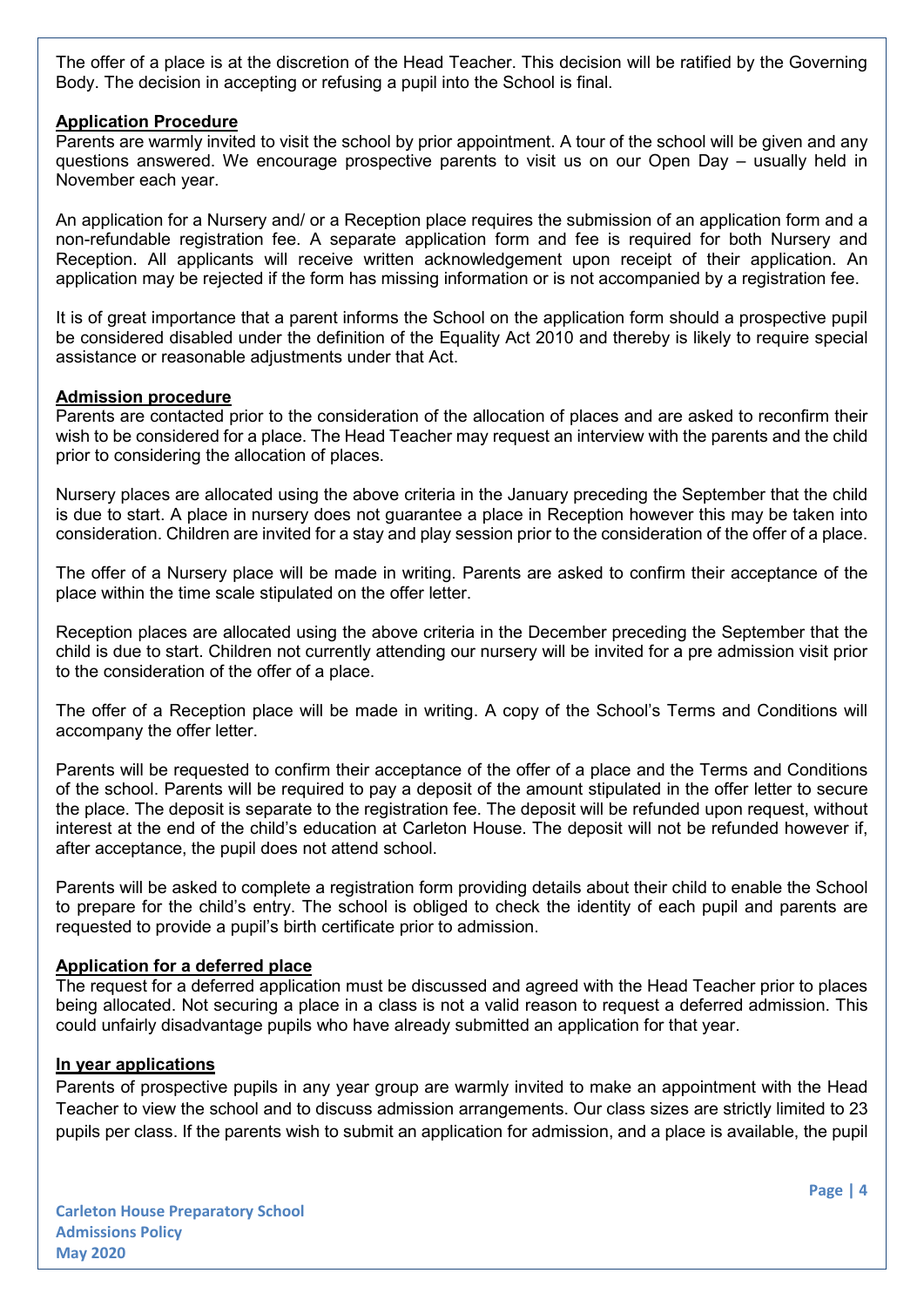will be invited for an assessment visit. Following this visit a place may be offered at the discretion of the Head Teacher as ratified by the Governing Body. References from the pupil's current school will be sought.

# **Application for a place in the year group above**

An application to join a year group above the usual admission year will be considered on a case by case basis and only if there are places available within the requested year group. Following an extended assessment period, admission is at the discretion of the Head Teacher as ratified by the Governing Body.

# **Applications where a place is not available**

If a place is not currently available in the desired year group, the application process as outlined above will be followed and a non-refundable registration fee will be due. Should a vacancy arise and the application has been deemed to be suitable for the placement parents will be contacted and will be invited to confirm their continued interest. Our usual admission processes will be followed. As stated above, we do not maintain waiting lists and offers of placements from the record of interest are at the absolute discretion of the Head Teacher.

# **Parents as partners**

We seek to work together with our Parents in order to support all of our pupils in developing educationally and socially as they grow and mature through their years with us in Carleton House.

We ask that our Parents support us in the following ways:

- By understanding our Carleton Charter and how this translates into our everyday behavioural expectations
- To support the school and its aims at all times
- To engage fully with the school by attending open days and school events
- Discuss any concerns with the class teacher promptly
- Inform the class teacher of any changes in circumstances which may affect their child's behaviour
- Ensure that they give their children a consistent message about how to behave in school
- Support the school when it applies reasonable sanctions in response to unwanted behaviour
- By being a positive ambassador for the school at all times
- By being a positive role model to all of our children through exemplary behaviour and positive interactions with other members of our school community.

# **Privacy information**

Carleton House Preparatory School is a Controller of data under the General Data Protection Regulation and Data Protection Act 2018. As part of the admissions process we collect information about parents, guardians and prospective pupils.

We collect this information for the following reasons:

- 1. To take steps to enter into a contract with you: as an independent school we offer placements subject to terms and conditions. In order to determine whether we should proceed with the contract for a placement we need to collect the information through our application process to identify parents and prospective pupils, along with relevant contact information, equality information to accommodate protected characteristics and special educational needs of the prospective pupil to assess suitability of placement. We also collect information for deposit payments from parents.
- 2. To comply with a legal obligation: we must ensure that those applying to be educated at the school have a lawful right to be in the UK.
- 3. For our legitimate interest: to be able to consider an application with all relevant factors to determine the school is a suitable place for the pupil. We also keep a record of interest so that those who have been unsuccessful may be contacted in the future should a placement become available and your child is determined to be suitable.